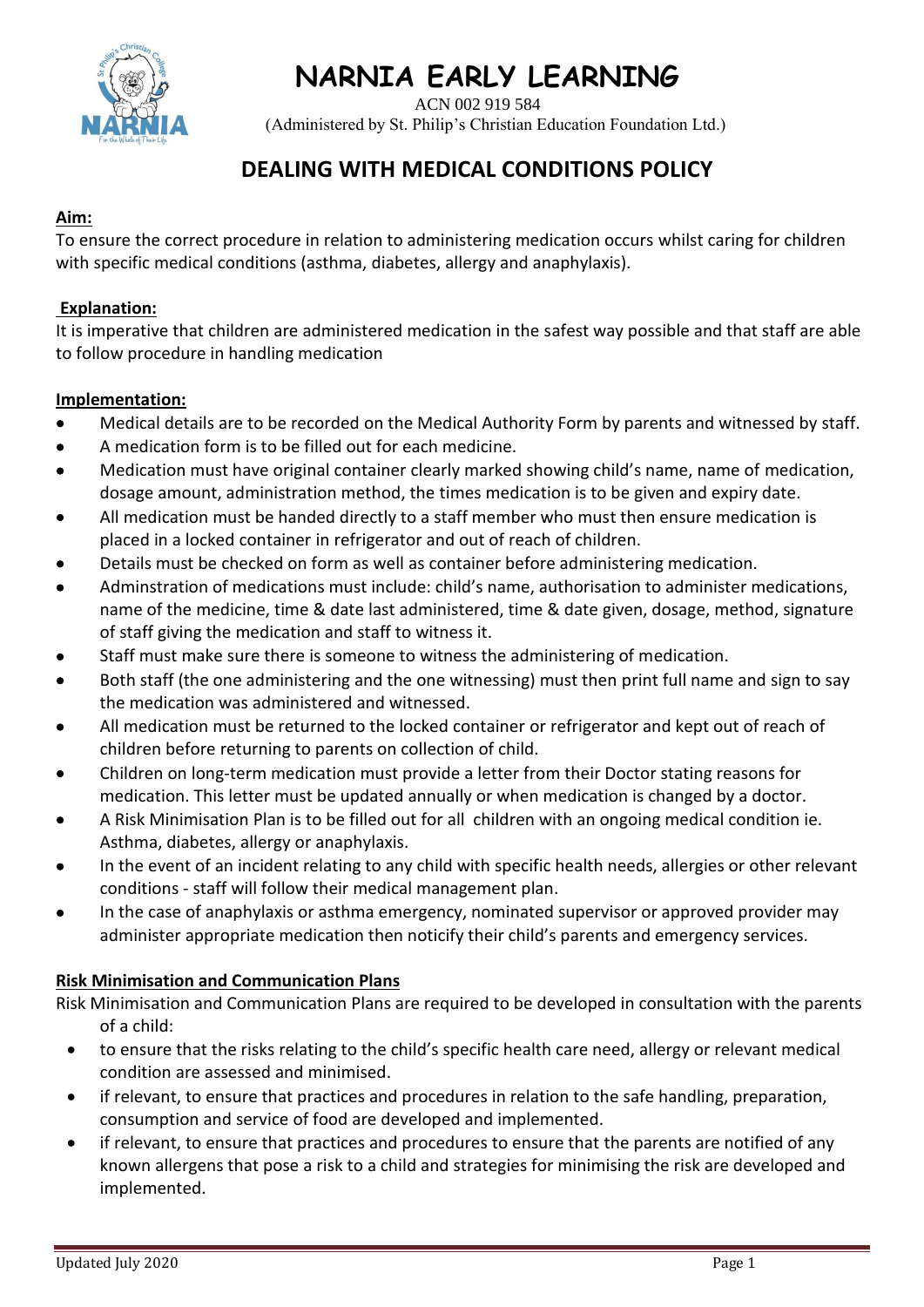- to ensure that practices and procedures ensuring that all staff members and volunteers can identify the child, the child's risk minimisation plan and the location of the child's medication are developed and implemented.
- if relevant, to ensure that practices and procedures ensuring that the child does not attend the service without medication prescribed by the child's medical practitioner in relation to the child's specific health care need, allergy or relevant medical condition are developed and implemented.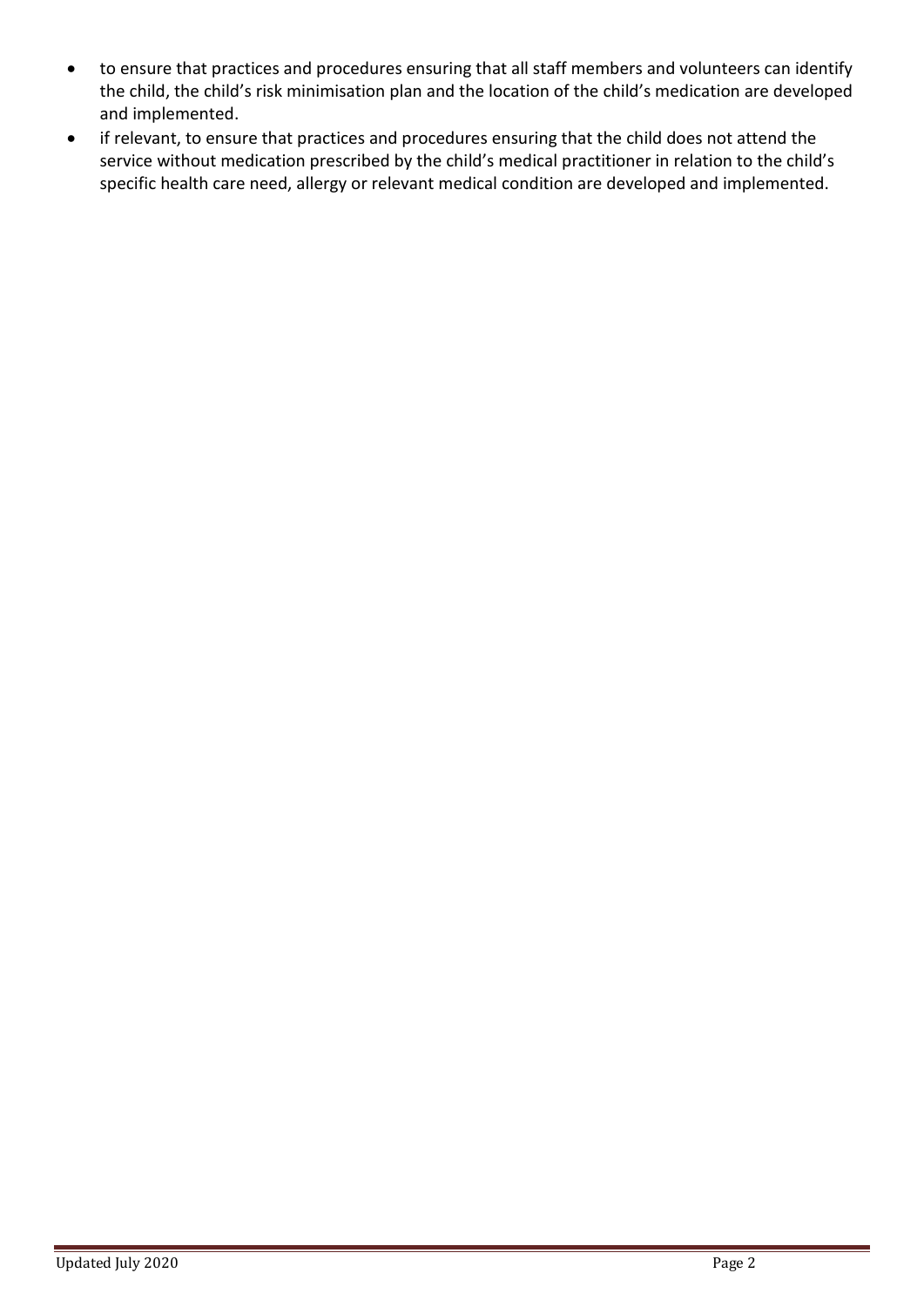

# **NARNIA EARLY LEARNING**

 ACN 002 919 584 (Administered by St. Philip's Christian Education Foundation Ltd.)

## **ASTHMA**

- Every child that is known to have Asthma must have a Medical Management Plan.
- The Asthma First Aid Plan Poster is displayed adjacent to the Emergency Asthma Kit.
- If a child is not known to have Asthma but is experiencing difficulty breathing, staff will, if deemed necessary, follow the Asthma First Aid Plan.



- Staff will notify parents of any need for the above use of Asthma First Aid on their child.
- All children identified with asthma will have their photo displayed with written permission from parents to alert educators.
- Any equipment used from the Asthma First Aid Kit is to be cleaned in accordance with NSW Health recommendations.
- It is the responsibility of the parents to notify the staff of any changes to their child's Asthma medication.
- Parents must provide a puffer and spacer in a clearly labelled container. A medical management plan will be placed in with puffer and with the child's enrolment records.
- The child's records are to be kept up to date with any changes to medication or preventives.
- All parents and staff are to be made aware of the Asthma Policy and procedures, along with information/training made available.
- During transition visits an asthma first aid kit will be taken.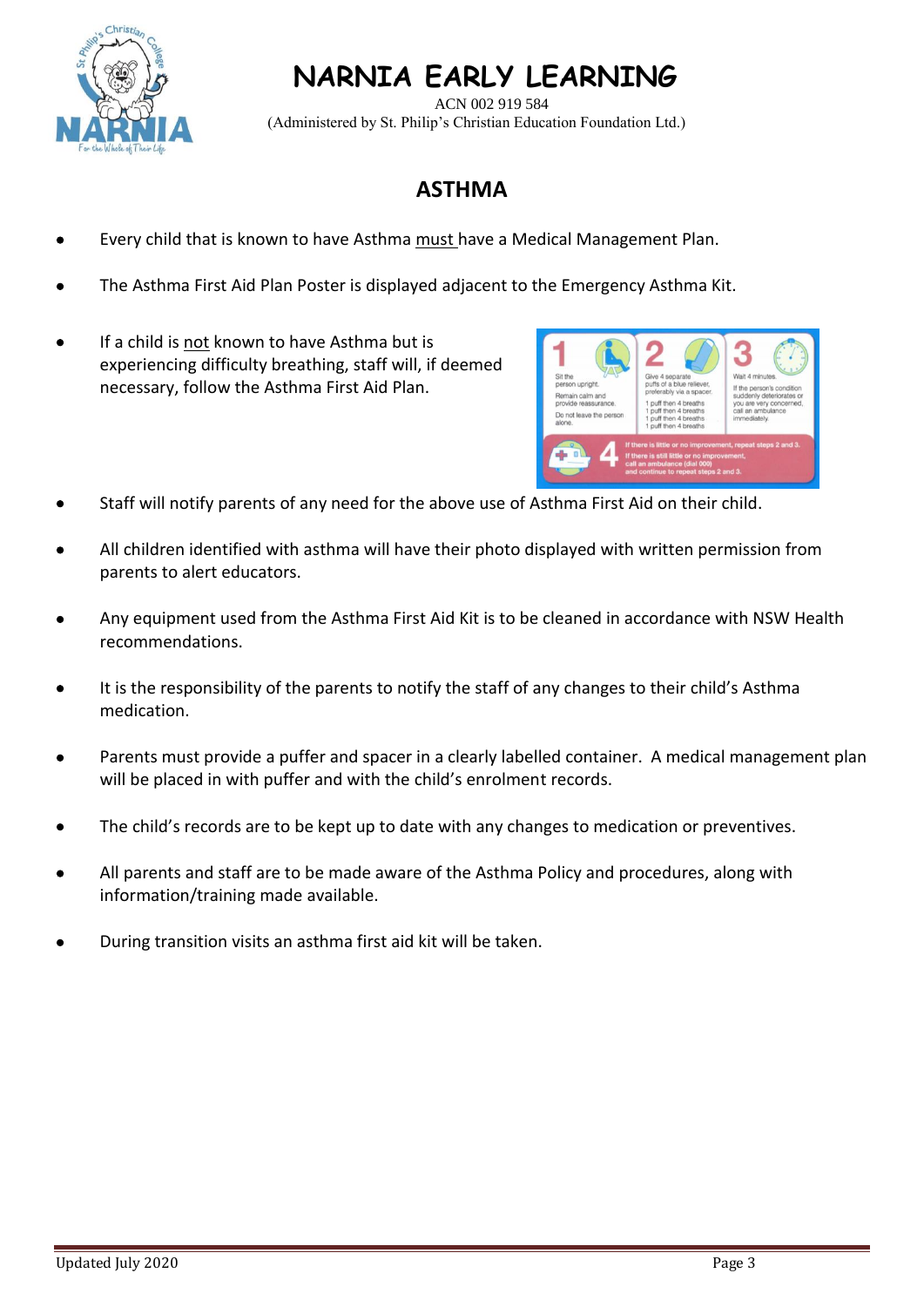# **NARNIA EARLY LEARNING**



ACN 002 919 584

(Administered by St. Philip's Christian Education Foundation Ltd.)

## **DIABETES**

- Testing should be completed in accordance with medication procedure.
- Child's medical equipment will be written up in accordance with service medication form.
- If child has a lower reading than 4 mmol/L, food is to be given immediately. Contact parents as soon as child eats food. It is imperative that child is observed until all food is eaten (see Medical Management Plan). This may result in a child finding it difficult to concentrate and carry out everyday activities.
- If child has a high reading of more than 7 give a drink of water.
- If child becomes unconscious call ambulance immediately.
- Children are not to share food in any form during preschool hours. Staff or nominated person to sit with children during meals to monitor.
- If cooking or giving of food from staff to children parents must be notified beforehand.
- Children with diabetes are required to eat all food given by parents at preschool.
- If a child with diabetes is enrolled at the service a Risk Minimisation Plan will be completed.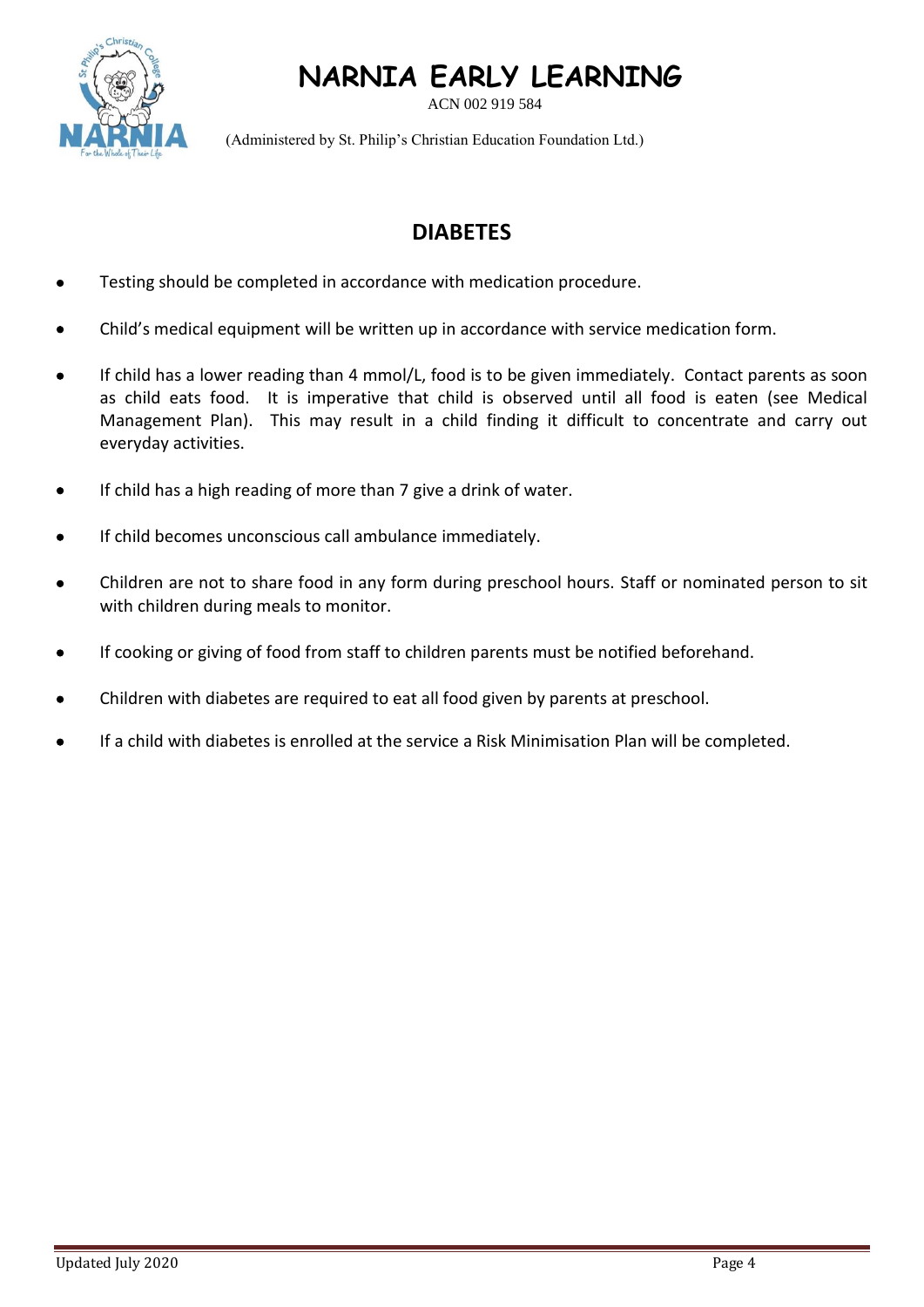

## **NARNIA EARLY LEARNING**

 ACN 002 919 584 (Administered by St. Philip's Christian Education Foundation Ltd.)

## **ALLERGY and ANAPHYLAXIS**

- Staff will monitor the intake of food by children due to the increased percentage of children suffering from food induced allergies.
- Parents are to fill out the appropriate section in the enrolment form in regards to ALL allergies. If a child with anaphylaxis or allergies is enrolled at the service a Risk Minimisation Plan will be completed. Parents are to provide an action plan prepared by a medical practitioner.
- Every child that is know to have anaphylaxis must have an anaphylaxis action plan completed with child photos and doctor's signature. Parents will supply an epi pen every day the child attends.
- All children identified with an allergy or anaphylaxis will have their photo displayed with written permission from parents to alert educators. A notice will be placed in the foyer notifying families that a child with anaphylaxis is enrolled.
- If by accident, a child does eat a food type that they are allergic to then the parents are to be notified, the incident is to be documented and the Nominated Supervisor notified. Seek medical aid if necessary (per accident policy).
- Staff will be provided with **acecqa** approved training and will be educated about food allergies in general.

### **If a child requires medication to counter act an allergic reaction-**

- Staff to administer Medication (Epi-Pen);
- Ambulance to be rung immediately;
- Parent/guardian to be notified;
- Staff member is to stay with child until ambulance officers arrive.